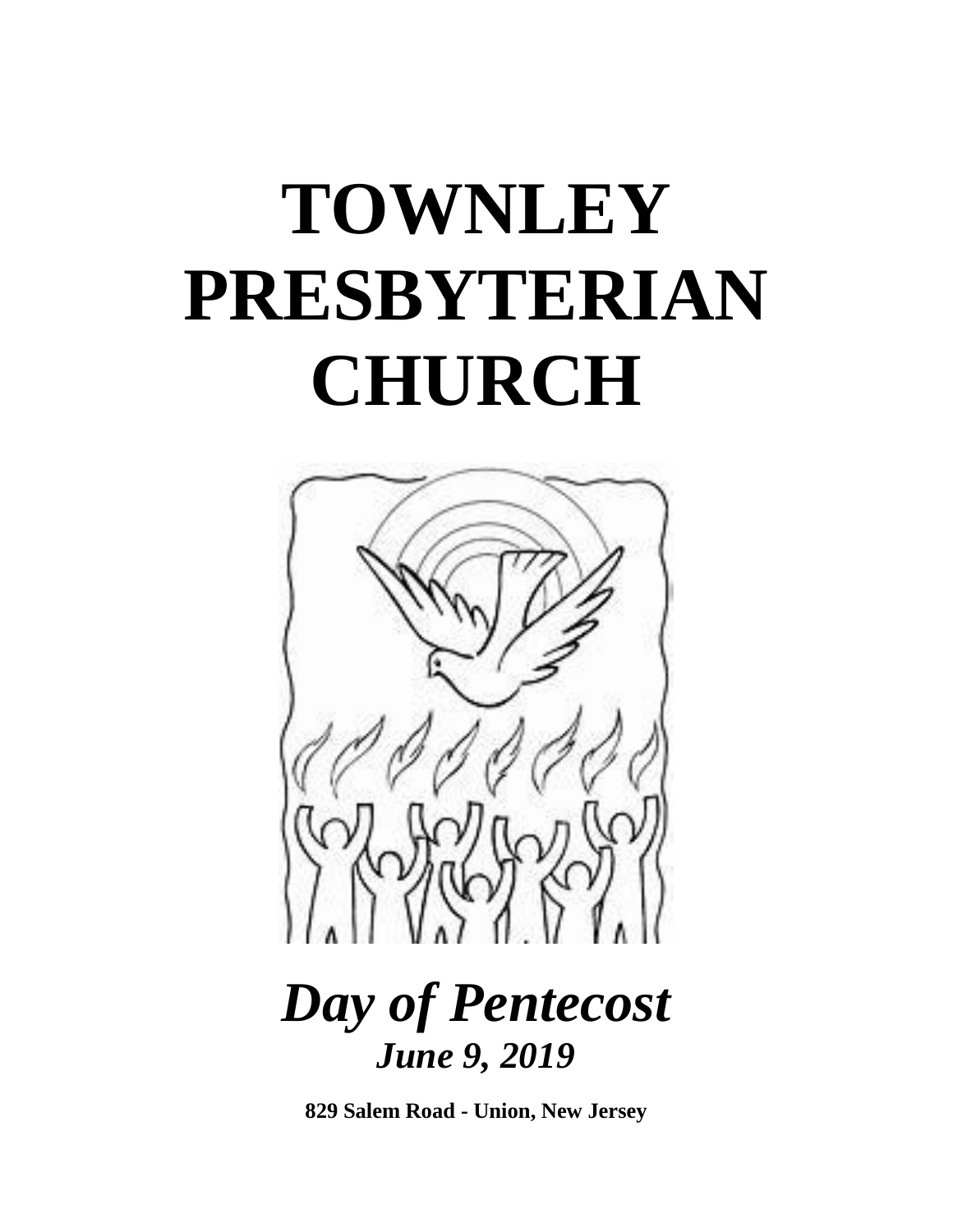### **ORDER OF WORSHIP**

### **PRELUDE**

### **WELCOME AND ANNOUNCEMENTS LAY LEADER**

#### **CALL TO WORSHIP (***Responsively***) LAY LEADER**

The Spirit of Truth is moving ... **pouring out prophetic possibilities for all to see.**  The Spirit of Truth is speaking . . . **offering words of vision and hope.**  The Spirit of Truth is with us . . . **weaving dreams of unity and love.**

#### **OPENING PRAYER LAY LEADER**

Spirit of Truth, pour out your presence on us. Cause wonders to occur as we dream your dreams and see your visions. Create unity and love as you weave us together as one body of Christ, one family of God, and one community of justice and peace. **Amen.**

**\*HYMN: #**280 "Come, O Spirit, Dwell Among Us"

#### **CALL TO CONFESSION LAY LEADER**

Do not let your hearts be troubled, but confess your sins and God will give you peace.

#### **PRAYER OF CONFESSION (in unison) ALL**

**Abba, Father, Parent of us all, bind us together as your children. Free us from the chains of division and divisiveness. Unstop our blocked ears, that we might listen and hear one another with understanding and compassion. Pour out unity and love so abundant, through the power of your Holy Spirit,**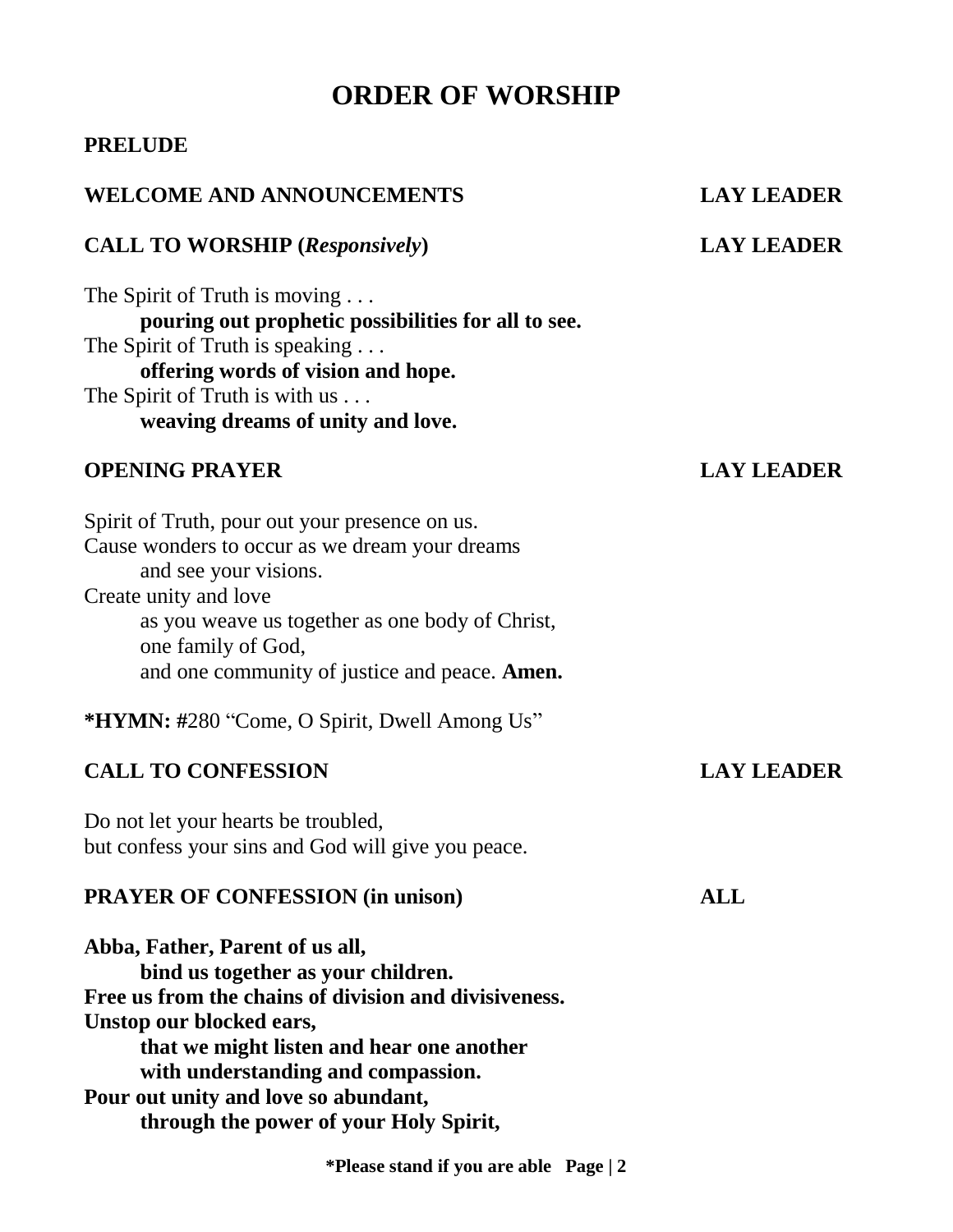#### **that all resistance to a new Pentecost community may be swept away. Amen.**

#### **DECLARATION OF FORGIVENESS LAY LEADER**

Everyone who calls on the name of God has been saved, is being saved, and will be saved.

#### **\*GLORIA PATRI ALL**

**Glory be to the Father, and to the Son, and to the Holy Ghost; As it was in the beginning, is now, and ever shall be, World without end. Amen.**

In the unity of God's Holy Spirit, may we offer signs of unity and love to one another as we share the peace of Christ. The Peace of Christ be with you! **And also with you.**

**ANTHEM:** "Spirit of God" by Carol Strommen

| <b>PRAYER FOR ILLUMINATION</b>                                           | <b>PASTOR</b> |
|--------------------------------------------------------------------------|---------------|
| <b>SCRIPTURE:</b>                                                        | <b>PASTOR</b> |
| Acts 2:1-21; Psalm 104:24-34, 35b; Romans 8:14-17; John 14:8-17, (25-27) |               |
| <b>SERMON</b> "The Ultimate Surprise"                                    | <b>PASTOR</b> |
| *HYMN: #291 "Spirit, Spirit of Gentleness"                               |               |
| A TIME OF SHARING - JOYS AND CONCERNS                                    | <b>PASTOR</b> |

**\*Please stand if you are able Page | 3**

#### **\*THE PEACE LAY LEADER**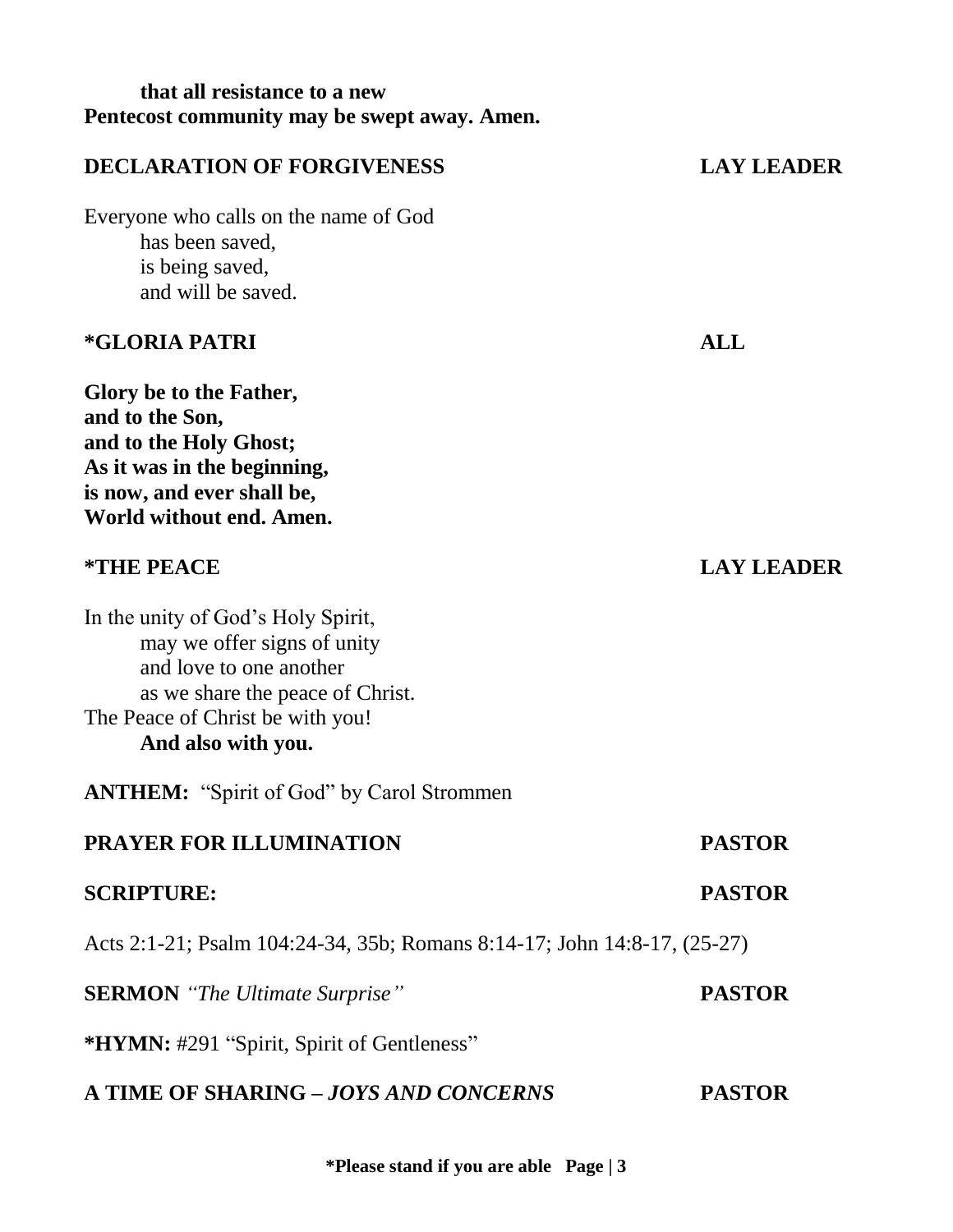### **PRAYERS OF THE PEOPLE AND THE LORD'S PRAYER PASTOR (***Responsively***)**

With joy for the gift of the Holy Spirit, let us pray for the well-being of the church, the world, and all in need, saying,

#### **God, in your mercy, hear our prayer.**

We thank you for the wonder that erupted on the day of Pentecost,

for the birth of the church,

for the gifts of amazement and challenge,

and for all the witnesses whose lives have been altered by your power alive in our world.

### **God, in your mercy, hear our prayer.**

For the many peoples of this earth whose visions differ, whose languages offer special insights, whose ways of worship and compassion feed our own, we thank you.

#### **God, in your mercy, hear our prayer.**

For the earth itself,

through whose creatures we see your love and in whose winds we remember the coming of the Spirit, we thank you.

#### **God, in your mercy, hear our prayer.**

Make us grateful for the confounding experiences the Holy Spirit's presence creates in our lives, for the marvel of new visions, for the wisdom in prophetic words, and for the prayers of your great high priest.

### **God, in your mercy, hear our prayer.**

Make us hungry to protect the health and nurturance of all people; let your fire burn in the leaders of the nations,

in governors and mayors,

on city councils and school boards;

guard the lives of peacemakers, soldiers, philosophers, and artists.

Pool the skills and passion of all your people

for the sake of our delight and the nourishment of others.

### **God, in your mercy, hear our prayer.**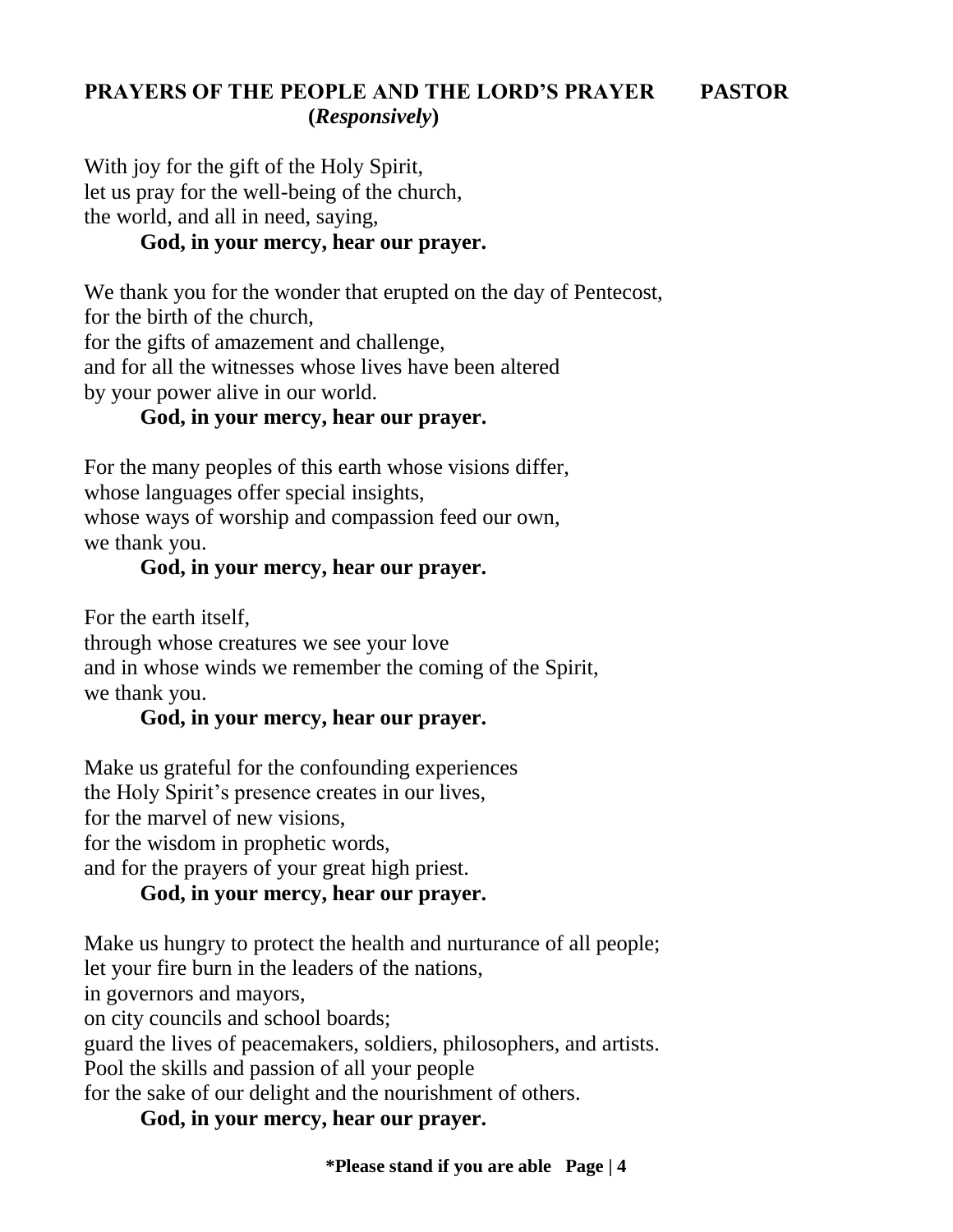Give comfort to all people who are refugees from war and famine, those who are lonely and frightened, ill, imprisoned, homeless, or without work,

and those who face death today.

We pray especially for those we name now silently or aloud ...

*[A time of silence is kept.]* 

### **God, in your mercy, hear our prayer.**

Knowing it is your Holy Spirit

who has flowed through your witnesses of ages past,

we give you thanks for all the saints who have gone before us,

especially those here at Townley.

With them, and with confidence that you hear our prayers...

As we pray in the name of the One who taught us to pray, saying…**Our Father…**

### **INVITATION TO THE OFFERING LAY LEADER**

Bring your different gifts, your many languages, your unique ways of offering yourself to God and God's world. All of your gifts are welcome here, in whatever way you are ready to offer them.

### **\*OFFERTORY RESPONSE: HYMN #175** "Seek Ye First"

*Seek ye first the kingdom of God And His righteousness; And all these things shall be added unto you. Allelu, alleluia!*

*Ask, and it shall be given unto you; Seek, and ye shall find. Knock, and the door shall be opened unto you. Allelu, alleluia!!*

### **OFFERTORY PRAYER LAY LEADER**

Holy Spirit,

bless the gifts we bring with your powerful presence. Through these gifts, bring new life, new hope, new visions of life, new dreams of hope, and new possibilities for unity and love in our world. **Amen.**